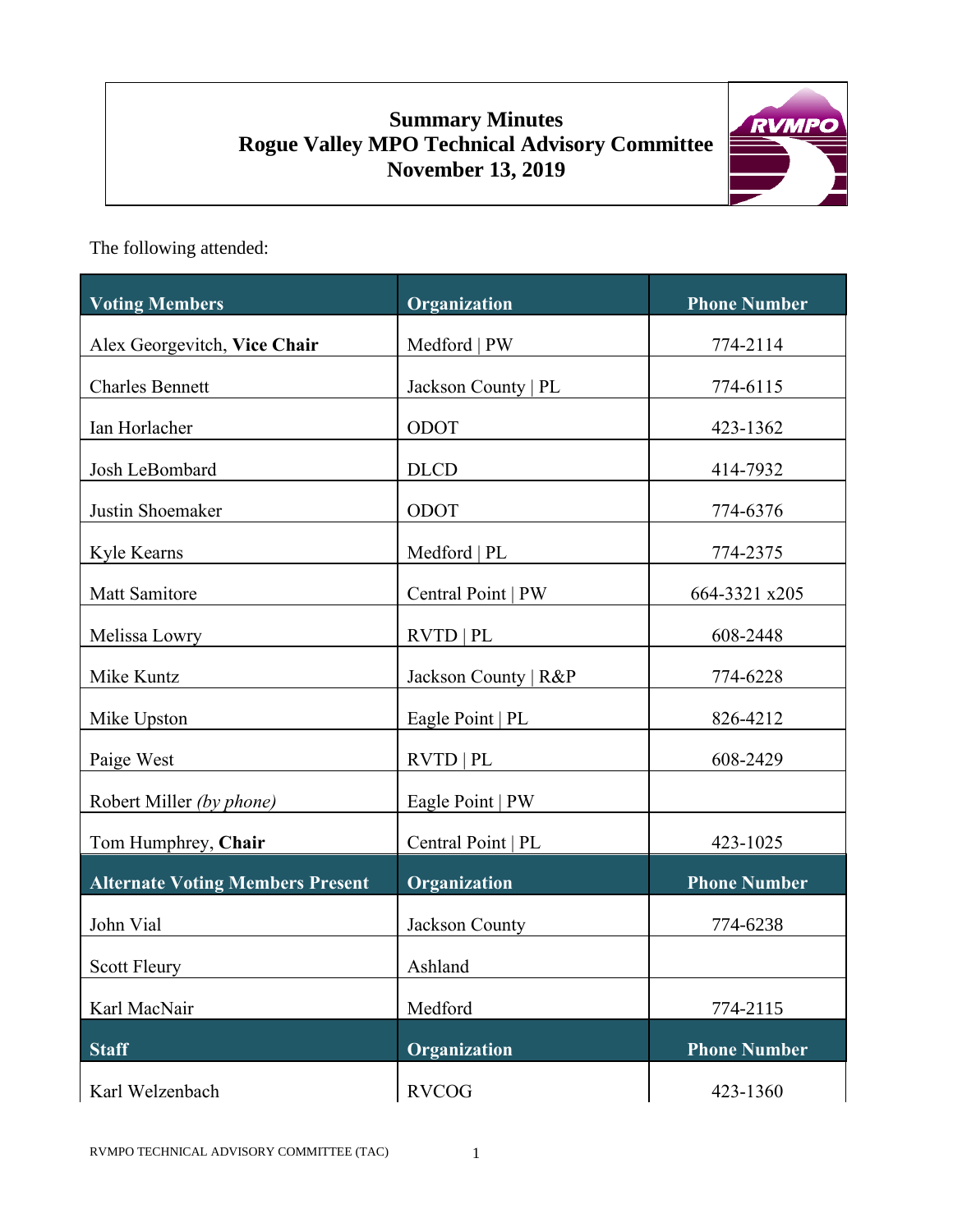| Ryan MacLaren             | <b>RVCOG</b>     | 423-1338            |
|---------------------------|------------------|---------------------|
| <b>Interested Parties</b> | Organization     | <b>Phone Number</b> |
| Mike Montero              | Montero & Assoc. | 779-0771            |
| Shandell Clark            | Jackson County   | 774-9516            |

[RVMPO TAC November 13, 2019](http://dvel.rvmpo.org/wp-content/uploads/2019/09/2019-11-13_RVMPO-TAC-Agenda.pdf) Agenda Packet

Meeting recording: 11/13/19 RVMPO TAC Meeting Audio: [Agenda Items 1-2;](http://dvel.rvmpo.org/wp-content/uploads/2019/09/11132019_RVMPO-TAC_Meeting-Audio-Agenda-Items-1-2.mp3) [Agenda Item 3](http://rvmpo.org/wp-content/uploads/2019/09/11132019_RVMPO-TAC_Meeting-Audio-Agenda-Item-3.mp3); [Agenda Item 4](http://rvmpo.org/wp-content/uploads/2019/09/11132019_RVMPO-TAC_Action4.mp3) ; [Agenda Items 5-8](http://rvmpo.org/wp-content/uploads/2019/09/11132019_RVMPO-TAC_5-8.mp3)

## **1. Call to Order / Introductions / Review Agenda** 00:00–02:15

1:30 p.m. | *Quorum*: Ashland, Central Point, Eagle Point, Medford, Jackson County, ODOT, RVTD.

## **2. Review / Approve Minutes** 02:16–03:06

**02:54 |** *Alex Georgevitch moved to approve the October 9, 2019 meeting minutes as presented. Mike Upston seconded.* 

*No further discussion.*

*Motion carried with majority voice vote.* 

# *Presentations*

## **3. Discretionary Funding Project Application Presentations** 03:07–01:00:10

Jackson County and City of Medford jurisdictional representatives provided overviews and details about their project applications and answered questions from TAC members.

## *Action Items*

#### **4. Discretionary Funding Application Reviews** 01:00:11–01:42:09

**01:31:52 |** *Paige West moved to recommend the 2022-2024 STBG/CMAQ projects in the following ranked order: 1. Stevens St. Project, because of its overmatch and specific classification in the City of Medford's TSP. 2. Clay St Project, a similar but slightly lower order project than Stevens. 3. Alley Paving Project, because of the bicyclist/pedestrian/vehicle ADT, the project's proximity to a Title IX school, and the connections the alleys provide across several blocks. 4. Crews Road Project. 5. Expo Parking Lot Paving Project. Seconded by Josh LeBombard.* 

*Committee discussed switching Crews Road project to the third place rank and the Alley project to the fourth but decided the Alley project serves larger underserved populations when accounting for Title XI and Environmental Justice considerations.*